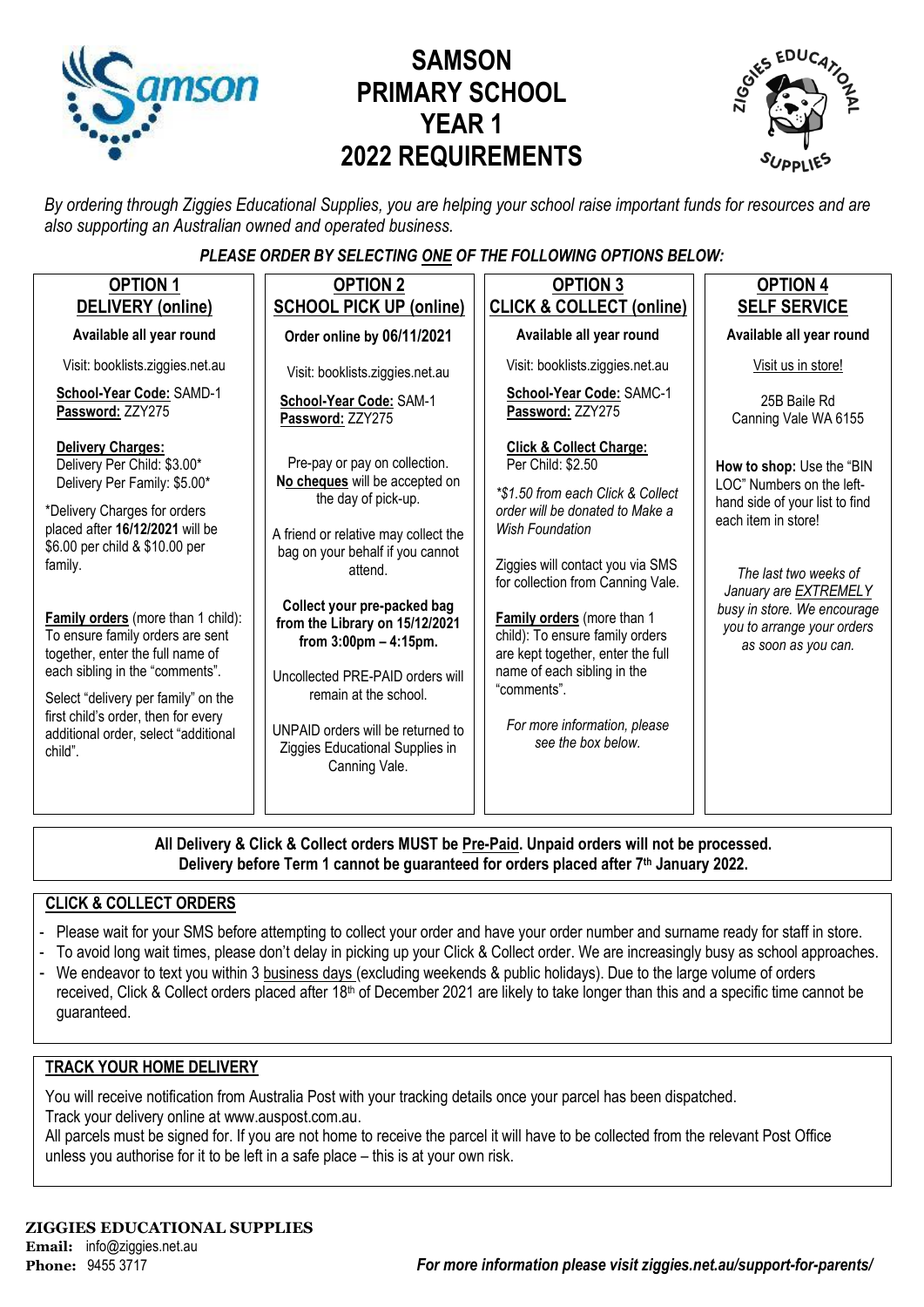

### **MISSING ITEMS**

Please ensure that you open your parcel and check your order as soon as you receive it. If you have any items missing from your pack that are not listed as being on back order, PLEASE NOTIFY US WITHIN 14 DAYS OF RECEIVING your order by emailing info@ziggies.net.au.

*Any claims made after this date will not be accepted.*

### **REFUNDS**

- Refunds will be granted for textbooks/workbooks on your Requirements List that are in **PERFECT** condition up to the **14th February 2022** or **14 days from date of purchase** (whichever is the latter). PERFECT condition = still wrapped in packaging, no name written on, no bent corners, no book covering.
- **NO REFUNDS WILL BE GIVEN FOR DIGITAL PRODUCTS.**
- Ziggies will gladly refund or exchange any items deemed faulty from the manufacturer.
- **NO REFUNDS WILL BE ISSUED FOR ITEMS MARKED WITH A #, THESE ITEMS ARE FIRM SALE.**

**Please note: A refund or exchange cannot be given if the receipt is not presented.**

| <b>Store Trading Hours:</b>                                                                                                                                                                       |                                                                                                                                                  | <b>Store locations:</b>                                                                                                                                |
|---------------------------------------------------------------------------------------------------------------------------------------------------------------------------------------------------|--------------------------------------------------------------------------------------------------------------------------------------------------|--------------------------------------------------------------------------------------------------------------------------------------------------------|
| Mon - Fri                                                                                                                                                                                         | $9:00am - 5:00pm$                                                                                                                                | 25B Baile Rd<br>❖<br>Canning Vale WA 6155                                                                                                              |
| Saturday                                                                                                                                                                                          | $9:00am - 1:00pm$                                                                                                                                |                                                                                                                                                        |
| <b>Extended hours:</b><br>Sat 8 <sup>th</sup> Jan<br>Sat 15 <sup>th</sup> Jan                                                                                                                     | $9:00$ am $-3:00$ pm<br>$9:00am - 3:00pm$                                                                                                        | <b>Parking:</b> Please be aware that there is limited parking in the<br>last two weeks of January. Please be respectful of<br>neighbouring businesses. |
| Sat 22 <sup>nd</sup> Jan<br>Thurs 27 <sup>th</sup> Jan<br>Fri 28 <sup>th</sup> Jan<br>Sat 29 <sup>th</sup> Jan<br>Sun 30 <sup>th</sup> Jan<br>Mon 31 <sup>st</sup> Jan<br>Sat 5 <sup>th</sup> Feb | $9:00am - 5:00pm$<br>$8:00am - 6:00pm$<br>$8:00am - 6:00pm$<br>$9:00am - 5:00pm$<br>$11:00am - 4:00pm$<br>$8:00am - 6:00pm$<br>$9:00am - 3:00pm$ | To avoid parking issues, we strongly encourage you to visit<br>our store earlier or select the delivery option.                                        |
| * Christmas Eve (24th Dec) 9:00am-3:00pm<br>* Closed all public holidays (i.e. Christmas Day,                                                                                                     | Boxing Day, New Year's Day, Australia Day etc.)                                                                                                  |                                                                                                                                                        |

#### **Covid-19**

Due to the current situation with Covid-19, we will be monitoring and restricting (if necessary) the number of customers in store for the safety of our customers and staff. If you are visiting our stores in the last 2 weeks of January, please be aware that you may need to wait in line to enter our stores for self-service, so please limit the number of family members you bring with you. We highly recommend that you visit before this time. All customers will be required to sign in using the Safe WA App or the manual register.

#### **Plastic Bags**

We encourage you to bring re-usable bags into store if doing self-service. Re-usable plastic and fabric bags will be available to purchase if required.

#### **Parents to Supply**

1x Cotton Drawstring Library Bag 1x Homework Satchel (Available from the P&C Uniform Shop) 1x Art Shirt 2x Boxes of Tissues (200's)

**ZIGGIES EDUCATIONAL SUPPLIES Email:** info@ziggies.net.au